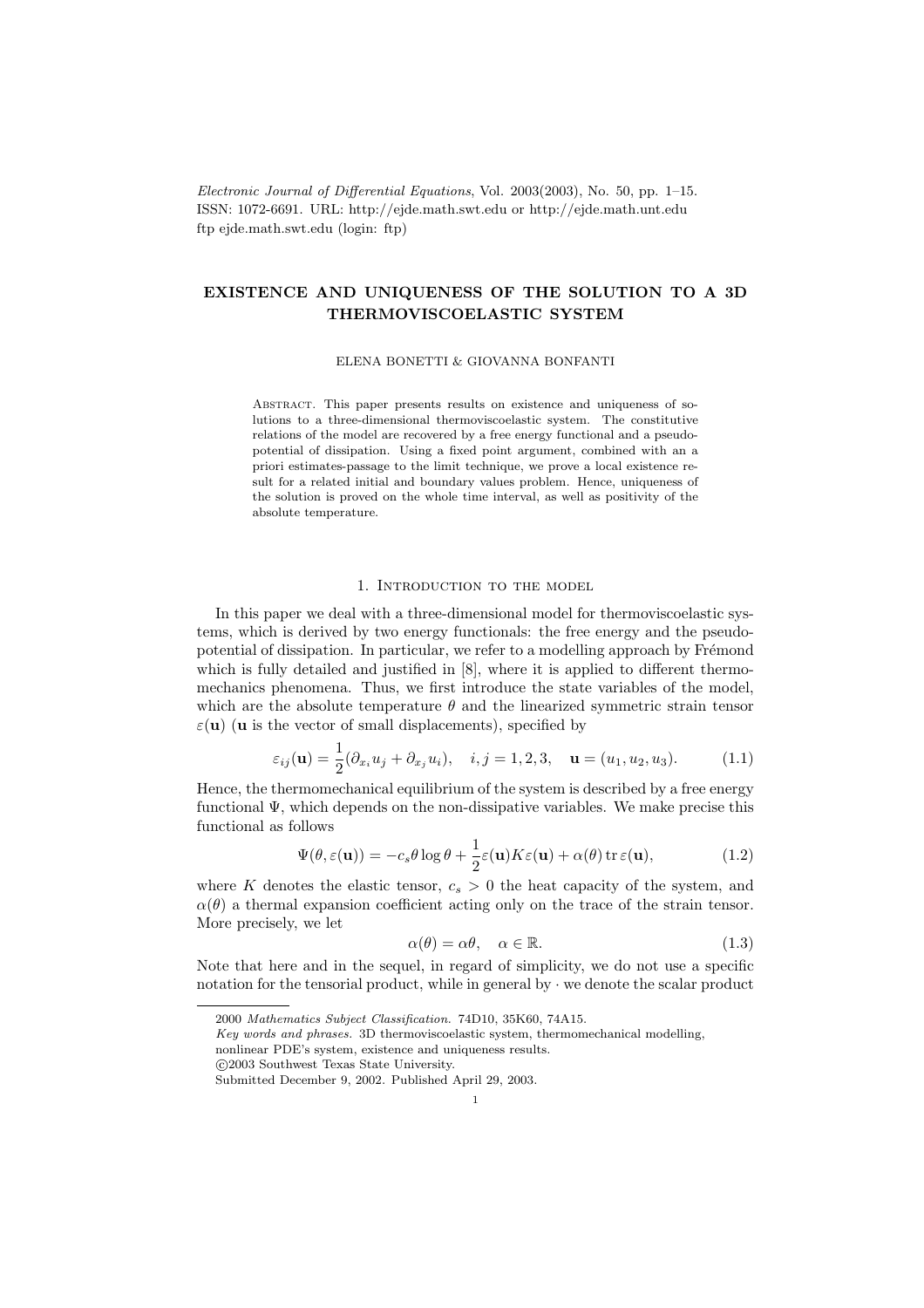in  $\mathbb{R}^n$ . As usual in elasticity theory, we assume the material to be homogeneous and isotropic and we let

$$
K\varepsilon(\mathbf{u}) = \lambda \operatorname{tr}\varepsilon(\mathbf{u})\mathbf{1} + 2\mu\varepsilon(\mathbf{u}),\tag{1.4}
$$

where  $\lambda$  and  $\mu$  stand for the Lamé constants and 1 for the identity matrix. Hence, we include dissipation in the model by following the approach proposed by Moreau (cf. [8] and references therein) and introduce a pseudo-potential of dissipation  $\Phi$ depending on the dissipative variables  $\nabla \theta$  and  $\varepsilon(\mathbf{u}_t)$ , related to the heat flux and the evolution of deformations, respectively. In particular, we set

$$
\Phi(\nabla \theta, \varepsilon(\mathbf{u}_t)) = \frac{k_0}{2\theta} |\nabla \theta|^2 + \frac{1}{2} \varepsilon(\mathbf{u}_t) B \varepsilon(\mathbf{u}_t), \tag{1.5}
$$

where  $k_0 > 0$  and B is a positive definite (symmetric) matrix. Now, letting the system be located in a smooth bounded domain  $\Omega \subset \mathbb{R}^3$ , during a finite time interval  $[0, T]$ ,  $T > 0$ , we introduce the universal balance laws of thermomechanics, that are the energy balance

$$
e_t + \operatorname{div} \mathbf{q} = r + \sigma \varepsilon(\mathbf{u}_t) \quad \text{in } \Omega \times (0, T), \tag{1.6}
$$

and the momentum balance (in which we account for macroscopic accelerations)

$$
\mathbf{u}_{tt} - \operatorname{div} \sigma = \mathbf{G} \quad \text{in } \Omega \times (0, T), \tag{1.7}
$$

whose ingredients will be specified in a moment. In advance, let us point out that by the subscript t we denote the partial derivative operator  $\frac{\partial}{\partial t}$ . In (1.6) e is the internal energy of the system,  $q$  the heat flux,  $r$  stands for an external heat source, and the term  $\sigma \varepsilon(\mathbf{u}_t)$ ,  $\sigma$  being the stress tensor, accounts for mechanically induced heat sources;  $\bf{G}$  in (1.7) denotes a volume force applied to the structure from the exterior. Next, (1.6) and (1.7) are complemented by suitable boundary conditions. Denoting by **n** the outward unit normal vector to the boundary  $\Gamma := \partial \Omega$ , we let

$$
-\mathbf{q} \cdot \mathbf{n} = h \quad \text{on } \Gamma \times (0, T), \tag{1.8}
$$

namely we assume that the heat flux through the boundary is known. Then, we prescribe homogeneous Dirichlet boundary conditions on the displacement u and the velocity  $\mathbf{u}_t$ .

$$
\mathbf{u} = \mathbf{u}_t = \mathbf{0} \quad \text{on } \Gamma \times (0, T). \tag{1.9}
$$

Now, we make precise the constitutive relations for dissipative and non dissipative quantities in the model, in terms of the functionals  $\Psi$  and  $\Phi$  (cf. (1.2) and  $(1.5)$ ). We have, as usual, the internal energy e related to the entropy

$$
s = -\frac{\partial \Psi}{\partial \theta},\tag{1.10}
$$

by the Helmholtz relation  $e = \Psi + s\theta$ . Hence, concerning the stress tensor  $\sigma$ , we distinguish a non-dissipative contribution  $\sigma^{nd}$ ,

$$
\sigma^{nd} = \frac{\partial \Psi}{\partial \varepsilon(\mathbf{u})},\tag{1.11}
$$

and a dissipative one

$$
\sigma^d = \frac{\partial \Phi}{\partial \varepsilon(\mathbf{u}_t)},\tag{1.12}
$$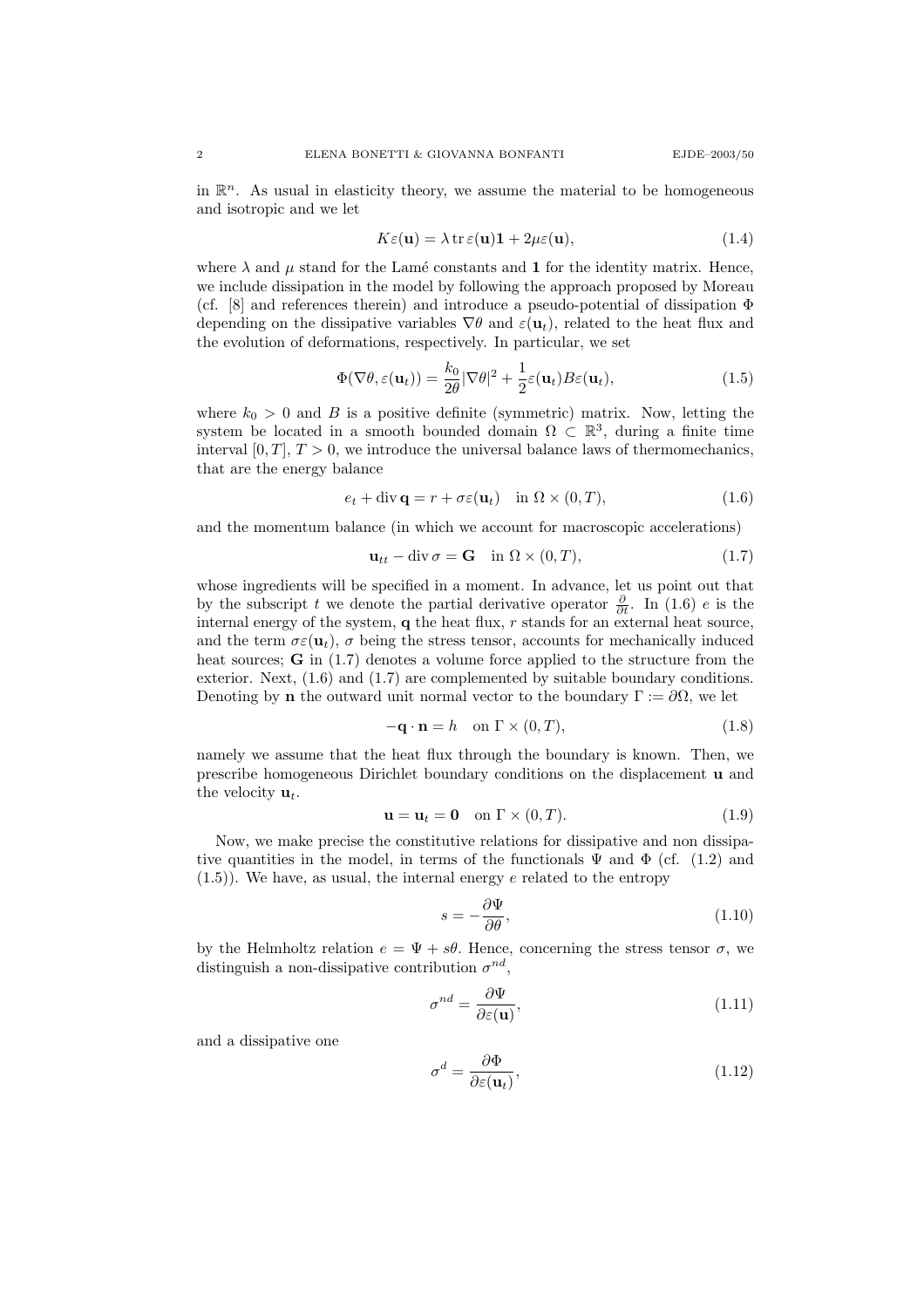and let  $\sigma = \sigma^{nd} + \sigma^d$ . Finally, by following the approach by Frémond, we derive the usual Fourier heat flux law by the pseudo-potential of dissipation. To this aim, let us introduce the dissipative vector

$$
\mathbf{Q}^d = -\frac{\partial \Phi}{\partial \nabla \theta},\tag{1.13}
$$

related to q by

$$
\mathbf{q} = \theta \mathbf{Q}^d. \tag{1.14}
$$

Note that, due to  $(1.5)$ , from  $(1.13)$  and  $(1.14)$  it follows the Fourier law governing the heat flux

$$
\mathbf{q} = -k_0 \nabla \theta. \tag{1.15}
$$

Henceforth, if we substitute  $(1.10)$ – $(1.14)$  in  $(1.6)$ , applying the chain rule and after cancelling some terms, we can equivalently write the balance of the energy as follows

$$
\theta(s_t + \operatorname{div} \mathbf{Q}^d - R) = \sigma^d \varepsilon(\mathbf{u}_t) - \mathbf{Q}^d \cdot \nabla \theta = \partial \Phi(\varepsilon(\mathbf{u}_t), \nabla \theta) \cdot (\varepsilon(\mathbf{u}_t), \nabla \theta), \quad (1.16)
$$

where  $R = r/\theta$  and  $\partial \Phi$  denotes the subdifferential of  $\Phi$  w.r.t. (with respect to) the dissipative variables  $(\varepsilon(\mathbf{u}_t), \nabla \theta)$ . Note that, since  $\Phi$  in (1.5) is such that

 $\Phi(\mathbf{0}) = 0$ ,  $\Phi \geq 0$ ,  $\Phi$  is convex w.r.t. the dissipative variables,

the right-hand side of (1.16) turns out to be non-negative. This fact as well as the positivity of the absolute temperature  $\theta$  are sufficient to guarantee the thermodynamical consistence of the model. Now, we are in the position of recovering the PDE's system describing the model we have introduced above, written in terms of the unknowns  $\theta$  and **u**. After specifying  $(1.10)$ – $(1.14)$  by  $(1.2)$  and  $(1.5)$  (cf. also  $(1.3)$ ), we substitute in  $(1.6)$  and  $(1.7)$  the constitutive relations. We obtain in  $\Omega \times (0,T)$ 

$$
c_s \theta_t - k_0 \Delta \theta - \alpha \theta \operatorname{div} \mathbf{u}_t = B\varepsilon(\mathbf{u}_t)\varepsilon(\mathbf{u}_t) + r,\tag{1.17}
$$

$$
\mathbf{u}_{tt} - \text{div}(B\varepsilon(\mathbf{u}_t) + K\varepsilon(\mathbf{u}) + \alpha\theta\mathbf{1}) = \mathbf{G},
$$
\n(1.18)

and fix the Cauchy conditions in  $\Omega$ 

$$
\theta(0) = \theta_0,\tag{1.19}
$$

$$
\mathbf{u}(0) = \mathbf{u}_0, \quad \mathbf{u}_t(0) = \mathbf{u}_1. \tag{1.20}
$$

Finally, due to (1.8) and (1.9), we complete the above system by the following boundary conditions

$$
k_0 \partial_n \theta = h \quad \text{on } \Gamma \times (0, T), \tag{1.21}
$$

$$
\mathbf{u} = \mathbf{u}_t = \mathbf{0} \quad \text{on } \Gamma \times (0, T). \tag{1.22}
$$

Before stating and proving our main existence and uniqueness theorems, let us recall some related results in the literature. In the one-dimensional setting, we recall the papers [4, 5] where the authors prove a global existence result for classical solutions to a thermoviscoelastic system for solidlike materials, in the case when one of the endpoints is stress-free. In [3], an existence result is given for pinned and thermally insulated endpoints in the special case of a one-dimensional model for shape-memory alloys. Other related existence and uniqueness results for this kind of models, and assuming a Landau-Devonshire or Landau-Ginzburg free-energy, can be found, e.g., in [10, 14, 11, 18]. Hence, in [15] the solid-solid phase transition problem in nonlinear thermoviscoelasticity is investigated in terms of the asymptotic behaviour of the solutions. Finally, in a recent contribution [19] the theory for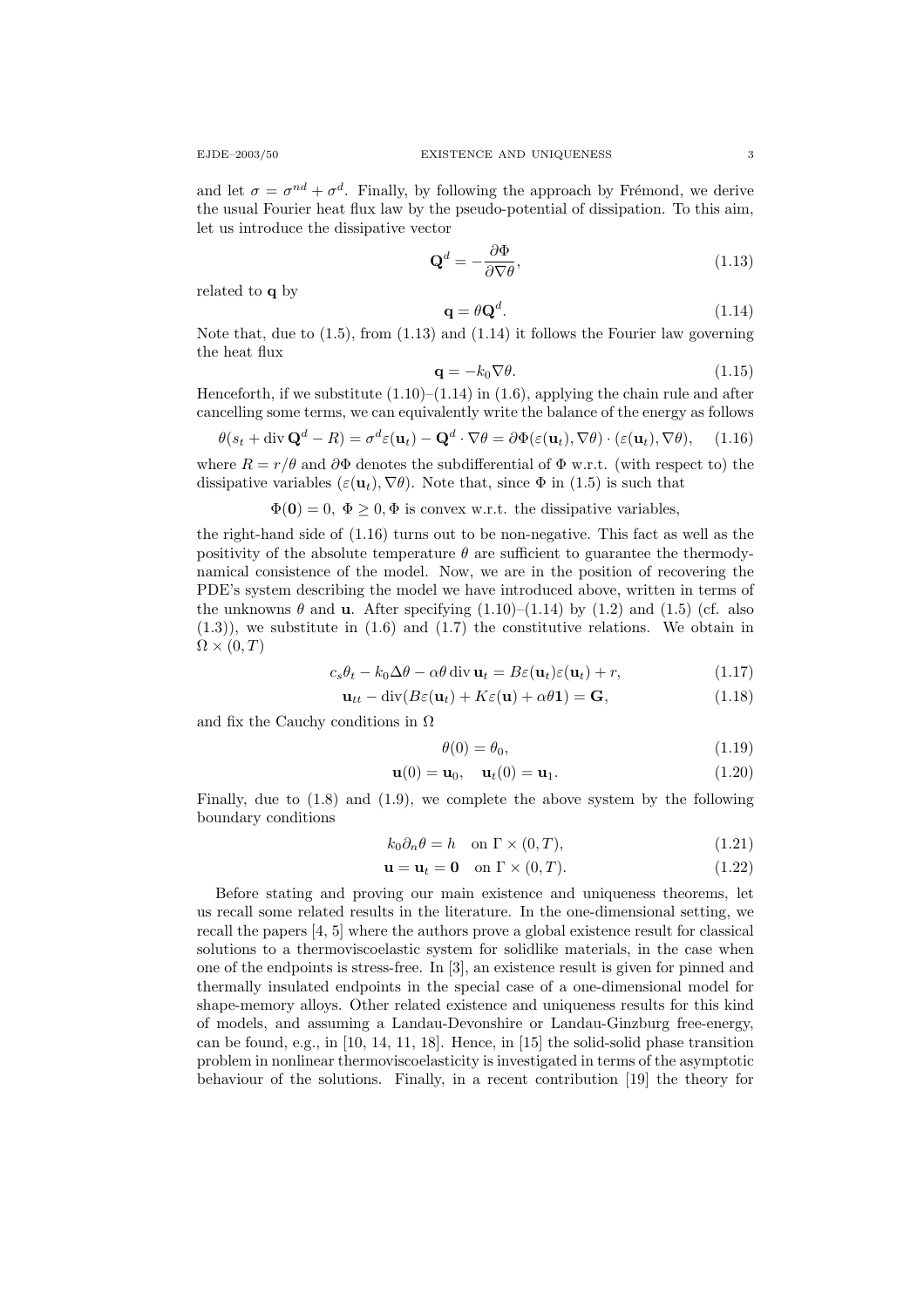solidlike and gaseous materials is treated in an unified manner. In particular, the main result of that paper is the global existence and uniqueness of the solution to an initial and boundary value problem corresponding to pinned endpoints held at a constant temperature. Notice that all the above results are given in the onedimensional setting. Concerning the derivation of the thermoviscoelastic model, one can refer, e.g., to [9]. In the three-dimensional case, we recall the homogenization approach by [7] for a fairly simplified quasi-static model, but retaining the nonlinear dissipative contributions, and a related global existence result given in [2]. More precisely, exploiting the techniques of renormalized solutions for parabolic equations with  $L<sup>1</sup>$  data, and under suitable assumptions on the thermal stress with respect to the temperature, in [2] existence of small solutions is established. Then, this result is extended for arbitrary data under stronger assumptions on the thermal stress. Nonetheless, we point out that our setting is different not only for the techniques we use (mainly exploiting  $L^2$  arguments). Indeed, in [7, 2] the state quantities are derived by a free energy functional obtained approximating the thermal energy contribution  $-\theta \log \theta$  in (1.2) by a first order approximation of log  $\theta$ . In particular, the energy equation  $(1.17)$  we deal with is not included in the framework of [2]. Other results concerning a thermoviscoelastic system in the multi-dimensional case (with the same approximation of the free energy), can be found in [16] where the author proves a global existence and uniqueness result of small solutions, assuming smooth and sufficiently small data.

The outline of the present work is as follows. In Section 2 we introduce a variational formulation of the problem and we state the main results (Theorems 2.1 and 2.2). Section 3 is devoted to the proof of the local existence result (Theorem 2.1) performed by a fixed point procedure. Section 4 is concerned with the proof of the uniqueness result (Theorem 2.2) established by some (global) contracting estimates. Finally, in Section 5 we derive some global estimates on the solution (Proposition 5.3) exploiting the positivity of the temperature (Theorem 5.1), which is proved by a maximum principle argument. Throughout the paper some comments and remarks are given.

#### 2. Variational formulation and main results

The aim of this section is to introduce an abstract formulation of the initial and boundary values problem  $(1.17)$ – $(1.22)$  and state related existence and uniqueness results. We set the problem in the domain  $\Omega$ , which is a bounded smooth domain in  $\mathbb{R}^3$ , and investigate its evolution during a finite time interval  $[0, T]$ . We first introduce the Hilbert triplet  $(V, H, V')$ , where

$$
H := L^2(\Omega), \quad V := H^1(\Omega),
$$

and identify, as usual, H with its dual space  $H'$ , so that  $V \hookrightarrow H \hookrightarrow V'$ , with dense and continuous embeddings. Besides, let the symbol  $\|\cdot\|_X$  denote the norm either of some space X or  $X^3$  and denote by  $\langle \cdot, \cdot \rangle$  the duality pairing between V' and V. Then, the associated Riesz isomorphism  $J: V \to V'$  and the scalar product in V and in  $V'$  can be specified by

$$
\langle Jv_1, v_2 \rangle := ((v_1, v_2)), \quad ((u_1, u_2))_* := \langle u_1, J^{-1}u_2 \rangle,
$$
 (2.1)

for  $v_i \in V$ ,  $u_i \in V'$ ,  $i = 1, 2$ . Hence, we set the further Hilbert space

$$
\mathbf{W} := H_0^1(\Omega)^3,
$$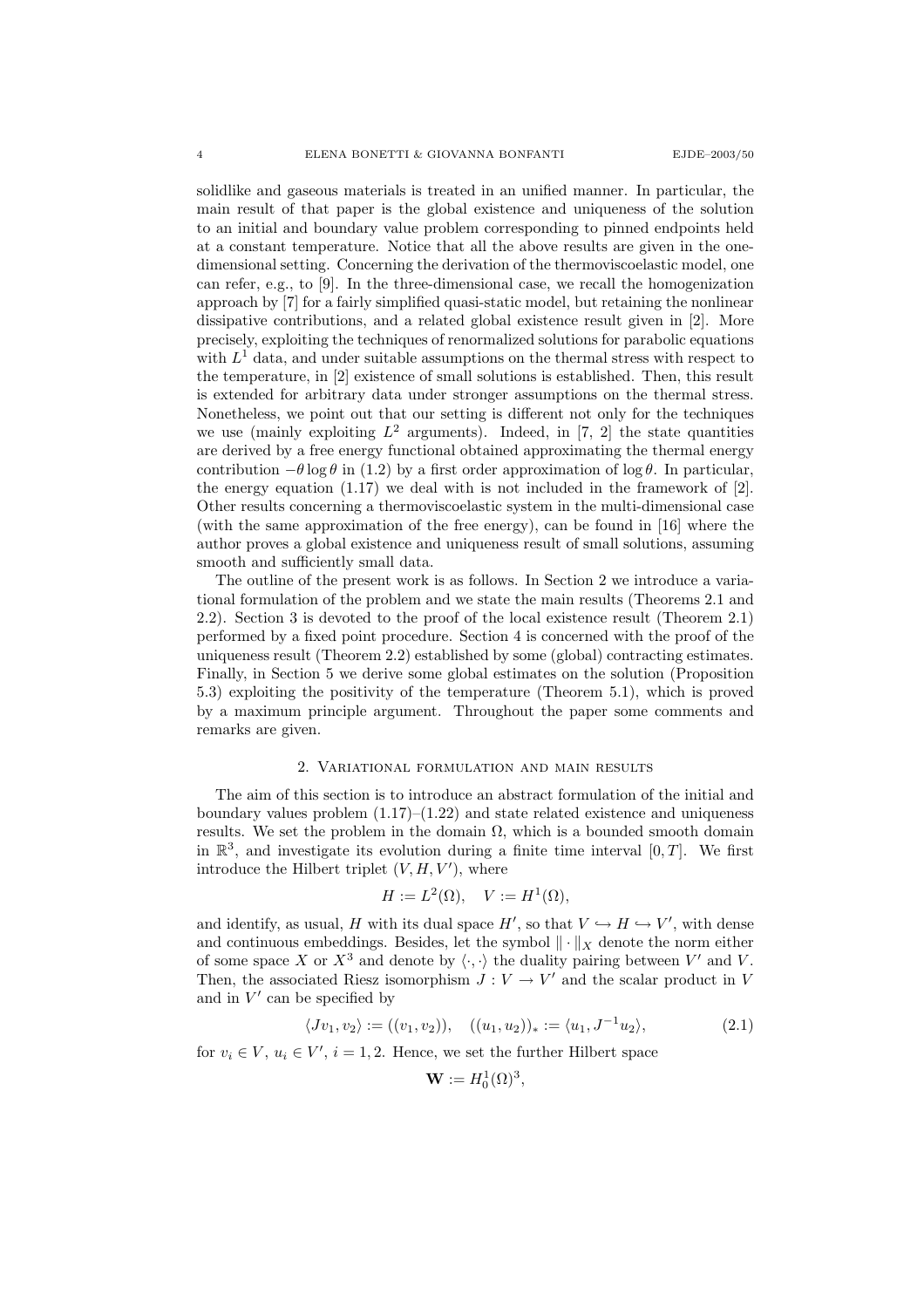endowed with the usual norm. In addition, let introduce on  $W \times W$  two bilinear continuous symmetric forms:  $a(\cdot, \cdot)$  defined by

$$
a(\mathbf{u}, \mathbf{v}) = \lambda \int_{\Omega} \operatorname{div} \mathbf{u} \operatorname{div} \mathbf{v} + 2\mu \sum_{i,j=1}^{3} \int_{\Omega} \varepsilon_{ij}(\mathbf{u}) \varepsilon_{ij}(\mathbf{v}),
$$

and  $b(\cdot, \cdot)$  defined by

$$
b(\mathbf{u}, \mathbf{v}) = \sum_{i,j=1}^{3} \int_{\Omega} b_{ij} \varepsilon_{ij}(\mathbf{u}) \varepsilon_{ij}(\mathbf{v}), \quad B = (b_{ij}).
$$

In the sequel, just for the sake of simplicity but without loss of generality, we let  $b_{ij} = 1, i, j = 1, 2, 3$ , so that

$$
b(\mathbf{u}, \mathbf{u}) = ||\varepsilon(\mathbf{u})||_H^2, \tag{2.2}
$$

and fix  $c_s = \alpha = k_0 = 1$ . Hence, recalling Korn's inequality, we are allowed to infer that there exists a positive constant  $\tilde{c}$ , depending only on  $\lambda$ ,  $\mu$ , and  $\Omega$ , such that

$$
a(\mathbf{v}, \mathbf{v}) \ge \tilde{c} \, \|\mathbf{v}\|_{\mathbf{W}}^2,\tag{2.3}
$$

for any  $v$  in  $W$ . Note also that

$$
b(\mathbf{v}, \mathbf{v}) \ge \hat{c} \|\mathbf{v}\|_{\mathbf{W}}^2, \quad \hat{c} > 0.
$$
 (2.4)

Next, to set our problem in the abstract framework of the dual spaces  $V'$  and  $W'$ , we introduce the operators

$$
A: V \to V', \quad \langle Au, v \rangle = \int_{\Omega} \nabla u \cdot \nabla v, \quad u, v \in V,
$$
 (2.5)

$$
\mathcal{A}: \mathbf{W} \to \mathbf{W}', \quad \mathbf{w}' \langle \mathcal{A} \mathbf{u}, \mathbf{v} \rangle_{\mathbf{W}} = a(\mathbf{u}, \mathbf{v}), \quad \mathbf{u}, \mathbf{v} \in \mathbf{W}, \tag{2.6}
$$

$$
\mathcal{B}: \mathbf{W} \to \mathbf{W}', \quad \mathbf{w}' \langle \mathcal{B} \mathbf{u}, \mathbf{v} \rangle_{\mathbf{W}} = b(\mathbf{u}, \mathbf{v}), \quad \mathbf{u}, \mathbf{v} \in \mathbf{W}, \tag{2.7}
$$

$$
\mathcal{H}: H \to \mathbf{W}', \quad \mathbf{w} \cdot \langle \mathcal{H}u, \mathbf{v} \rangle_{\mathbf{W}} = \int_{\Omega} u \operatorname{div} \mathbf{v}, \quad u \in H, \mathbf{v} \in \mathbf{W}.
$$
 (2.8)

In particular, let us point out that  $H$  turns out to be a continuous and linear operator  $V \subset H \to H^3 \subset \mathbf{W}'$ , i.e. there exists a positive constant c such that

$$
\|\mathcal{H}v\|_{H} \le c\|v\|_{V}, \quad \forall v \in V. \tag{2.9}
$$

Now we set hypotheses on the data. Concerning the Cauchy conditions (1.19)–  $(1.20)$ , we assume

$$
\theta_0 \in H, \quad \mathbf{u}_0 \in \mathbf{W} \cap H^2(\Omega)^3, \quad \mathbf{u}_1 \in \mathbf{W}.\tag{2.10}
$$

Then, dealing with the other functions, we prescribe that

$$
r \in L^{2}(0, T; H), \quad h \in L^{2}(0, T; L^{2}(\Gamma)), \quad \mathbf{G} \in L^{2}(0, T; H^{3}) \tag{2.11}
$$

and introduce the functions  $R$  and  $G$  specified by

$$
\langle \mathcal{R}(t), v \rangle = \int_{\Omega} r(t)v + \int_{\Gamma} h(t)v_{|\Gamma}, \quad v \in V, \quad \text{for a.a. } t \in (0, T)
$$
 (2.12)

$$
\mathbf{w}' \langle \mathcal{G}(t), \mathbf{v} \rangle_{\mathbf{W}} = \int_{\Omega} \mathbf{G}(t) \cdot \mathbf{v}, \quad \mathbf{v} \in \mathbf{W}, \quad \text{for a.a. } t \in (0, T) \tag{2.13}
$$

so that, by (2.11), it is natural to postulate

$$
\mathcal{R} \in L^{2}(0, T; V'), \quad \mathcal{G} \in L^{2}(0, T; H^{3}). \tag{2.14}
$$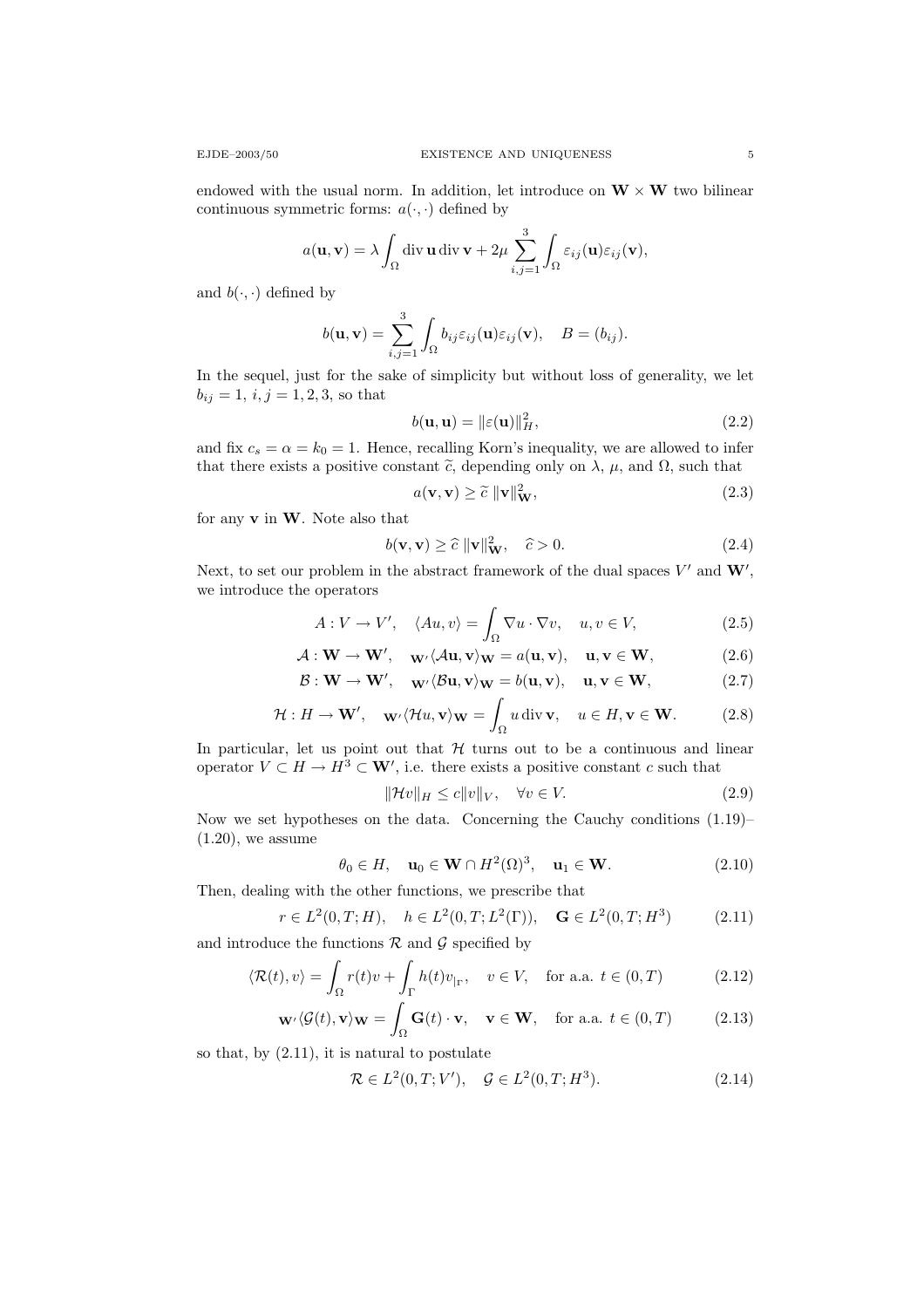Here is a precise formulation of the abstract problem.

**Problem**  $P_a$ . Find  $(\theta, \mathbf{u})$  satisfying  $(1.19)$ – $(1.20)$  and such that, a.e. in  $(0, T)$ , (cf. also (2.2))

$$
\theta_t + A\theta = \theta \operatorname{div} \mathbf{u}_t + \mathcal{R} + |\varepsilon(\mathbf{u}_t)|^2 \quad \text{in } V', \tag{2.15}
$$

$$
\mathbf{u}_{tt} + \mathcal{B}\mathbf{u}_t + \mathcal{A}\mathbf{u} + \mathcal{H}\theta = \mathcal{G} \quad \text{in } \mathbf{W}'. \tag{2.16}
$$

Using a fixed point theorem, combined with contracting estimates, we prove the following local in time existence result.

**Theorem 2.1.** Let  $(2.10)-(2.11)$  and  $(2.14)$  hold. Then, there exist  $T_0 \in (0,T]$ and a pair of functions  $(\theta, \mathbf{u})$  solving Problem  $P_a$  in  $(0, T_0)$  and fulfilling

$$
\theta \in H^1(0, T_0; V') \cap C^0([0, T_0]; H) \cap L^2(0, T_0; V), \tag{2.17}
$$

$$
\mathbf{u} \in H^2(0, T_0; H^3) \cap W^{1, \infty}(0, T_0; \mathbf{W}) \cap H^1(0, T_0; H^2(\Omega)^3). \tag{2.18}
$$

The proof of this theorem is given in the following section, using the Schauder theorem. Next, in Section 4, performing local in time contracting estimates, which can be iterated on the whole time interval  $[0, T]$ , we show that this solution is unique. Indeed, the following theorem holds.

**Theorem 2.2.** Let  $(\theta, \mathbf{u})$  fulfilling  $(2.17)$ – $(2.18)$  be a solution to Problem  $P_a$  during a time interval  $[0, T_0]$ . Then, this solution is unique on the whole time interval  $[0, T_0].$ 

Remark 2.3. Note that, in spite of the fact that we are able to prove only a local in time existence result, uniqueness of a solution to Problem  $P_a$  with regularity  $(2.17)$ – $(2.18)$  can be stated on the whole interval  $[0, T]$ . In particular, if we were able to extend Theorem 2.1 to a global existence result, Theorem 2.2 guarantees the (global) uniqueness of this solution.

#### 3. Proof of the existence result

In this section, we detail the proof of the local existence result stated in Theorem 2.1. To this aim, we apply the Schauder theorem to a suitable operator  $T$ constructed as it will be specified in a moment. Now, for  $D > 0$ , consider the set

$$
X := \{ \mathbf{v} \in H^1(0, T_0; (W_0^{1,4}(\Omega))^3) : ||\mathbf{v}||_{H^1(0,T_0;(W_0^{1,4}(\Omega))^3)} \le D \},
$$

where  $T_0 \in (0, T]$  will be fixed later, in such a way that

- $\mathcal T$  maps X into itself;
- $\bullet$  T is compact;
- $\mathcal T$  is continuous.

First step. Take an arbitrary  $\widetilde{\mathbf{u}} \in X$  and substitute **u** in (2.15). In particular, notice that the right hand side of (2.15) turns out to be in  $L^1(0,T;H) + L^2(0,T;V')$ , as by construction of  $X \mid \varepsilon(\tilde{\mathbf{u}}_t)\rvert^2 \in L^1(0,T;H)$  via the Hölder inequality (cf. also (2.14)). Thus, we can apply the result of [1, Theorem 3.2, p. 256] to infer that there exists a unique

$$
\theta := \mathcal{T}_1(\widetilde{\mathbf{u}}) \in [W^{1,1}(0,T;H) + H^1(0,T;V')] \cap C^0([0,T];H) \cap L^2(0,T;V), \quad (3.1)
$$

solving the corresponding equation with associated Cauchy condition (1.19). Moreover, if we test the equation by  $\theta$  and integrate over  $(0, t)$ , with t arbitrary in  $(0, T)$ ,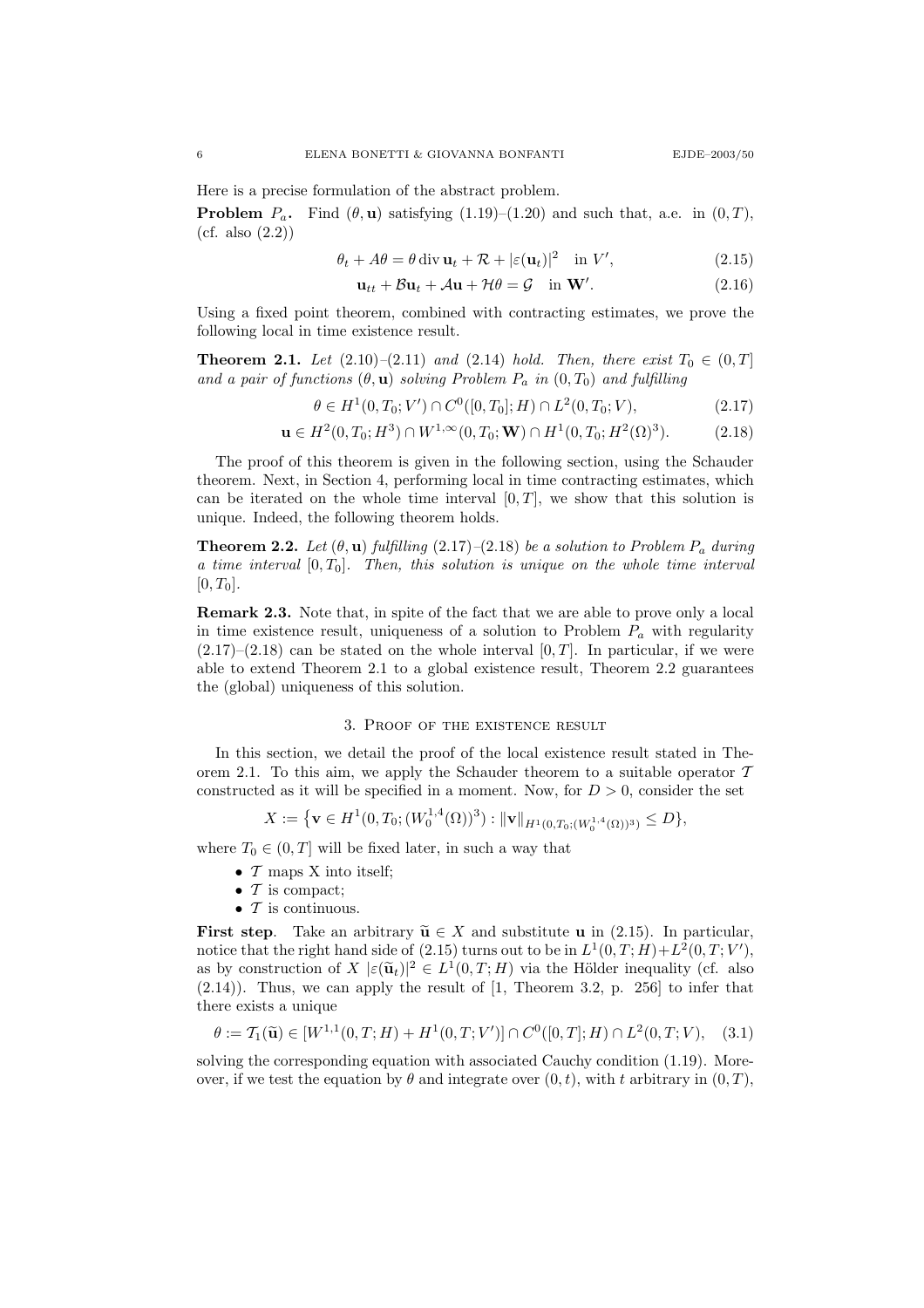after some integrations by parts, applying the Hölder inequality, owing to the continuous embedding  $H^1(\Omega) \hookrightarrow L^4(\Omega)$  and trace theorems, we have (cf. (1.19) and  $(2.10)$ 

$$
\frac{1}{2} ||\theta(t)||_H^2 - \frac{1}{2} ||\theta_0||_H^2 + ||\nabla\theta||_{L^2(0,t;H)}^2 \n\leq c \Big( \int_0^t ||\theta||_V || \operatorname{div} \widetilde{\mathbf{u}}_t ||_{L^4(\Omega)} ||\theta||_H + \int_0^t (||\widetilde{\mathbf{u}}_t||_{W_0^{1,4}(\Omega)}^2 + ||r||_H) ||\theta||_H \n+ \int_0^t ||h||_{L^2(\Gamma)} ||\theta||_V \Big).
$$
\n(3.2)

For the rest of this article, we will denote by  $c$  possibly different positive constants depending only on the data of the problem. The Young inequality

$$
pq \le \frac{1}{2\delta}p^2 + \frac{\delta}{2}q^2, \quad \delta > 0, \quad p, q \in \mathbb{R},
$$
 (3.3)

leads to

$$
\frac{1}{2} ||\theta(t)||_{H}^{2} + \frac{1}{2} ||\theta||_{L^{2}(0,t;V)}^{2} \n\leq \frac{1}{2} ||\theta_{0}||_{H}^{2} + c (||\theta||_{L^{2}(0,t;H)}^{2} + ||h||_{L^{2}(0,t;L^{2}(\Gamma))}^{2} \n+ \int_{0}^{t} (||\widetilde{\mathbf{u}}_{t}||_{W_{0}^{1,4}(\Omega)}^{2} + ||r||_{H}) ||\theta||_{H} + \int_{0}^{t} ||\operatorname{div} \widetilde{\mathbf{u}}_{t}||_{L^{4}(\Omega)}^{2} ||\theta||_{H}^{2}).
$$
\n(3.4)

By the generalized version of the Gronwall lemma introduced in [1] and recalling the definition of  $X$ , due to (3.4) we deduce that there exists a constant  $C_1$  depending on T,  $\Omega$ , h, r,  $\theta_0$ , and D, such that

$$
\|\theta\|_{L^{\infty}(0,T;H)\cap L^{2}(0,T;V)} \leq C_{1}.\tag{3.5}
$$

**Second step.** After fixing  $\theta = \mathcal{T}_1(\tilde{\mathbf{u}})$  in (2.16), standard results on parabolic equations (see e.g. [6]) ensure that there exists a unique corresponding solution  $\mathbf{u} :=$  $\mathcal{T}_2(\theta)$  satisfying (1.20) (cf. (1.22)). Concerning the regularity and the boundedness of **u**, let us first test equation (2.16) by  $\mathbf{u}_t$  and integrate over  $(0, t)$  (cf. (2.3) and  $(2.10)$ 

$$
\|\mathbf{u}_{t}(t)\|_{H}^{2} + \|\mathbf{u}_{t}\|_{L^{2}(0,t; \mathbf{W})}^{2} + \|\mathbf{u}(t)\|_{\mathbf{W}}^{2}
$$
  
\n
$$
\leq c \Big( \|\mathbf{u}_{1}\|_{H}^{2} + \|\mathbf{u}_{0}\|_{\mathbf{W}}^{2} + \int_{0}^{t} \|\theta\|_{H} \|\operatorname{div} \mathbf{u}_{t}\|_{H} + \int_{0}^{t} \|\mathcal{G}\|_{\mathbf{W}'} \|\mathbf{u}_{t}\|_{\mathbf{W}} \Big)
$$
(3.6)  
\n
$$
\leq \frac{1}{2} \|\mathbf{u}_{t}\|_{L^{2}(0,t; \mathbf{W})}^{2} + c \Big( 1 + \|\theta\|_{L^{2}(0,t; H)}^{2} + \|\mathcal{G}\|_{L^{2}(0,T; \mathbf{W}')}^{2} \Big).
$$

Then, (3.5) yields

$$
\|\mathbf{u}\|_{W^{1,\infty}(0,T;H^3)\cap H^1(0,T;\mathbf{W})} \le C_2,\tag{3.7}
$$

for a suitable constant  $C_2$ , with the same dependence of  $C_1$  and depending in addition on  $\mathbf{u}_0$ ,  $\mathbf{u}_1$ , and  $\mathcal{G}$  (cf. (3.5)). Next, we can formally test by  $\mathbf{u}_{tt}$  and integrate over  $(0, t)$ . We have, after integrating by parts,

$$
\|\mathbf{u}_{tt}\|_{L^2(0,t;H^3)}^2 + \frac{1}{2}\|\varepsilon(\mathbf{u}_t)(t)\|_H^2 - \frac{1}{2}\|\varepsilon(\mathbf{u}_t)(0)\|_H^2 \le \sum_{i=1}^3 |I_i(t)|,\tag{3.8}
$$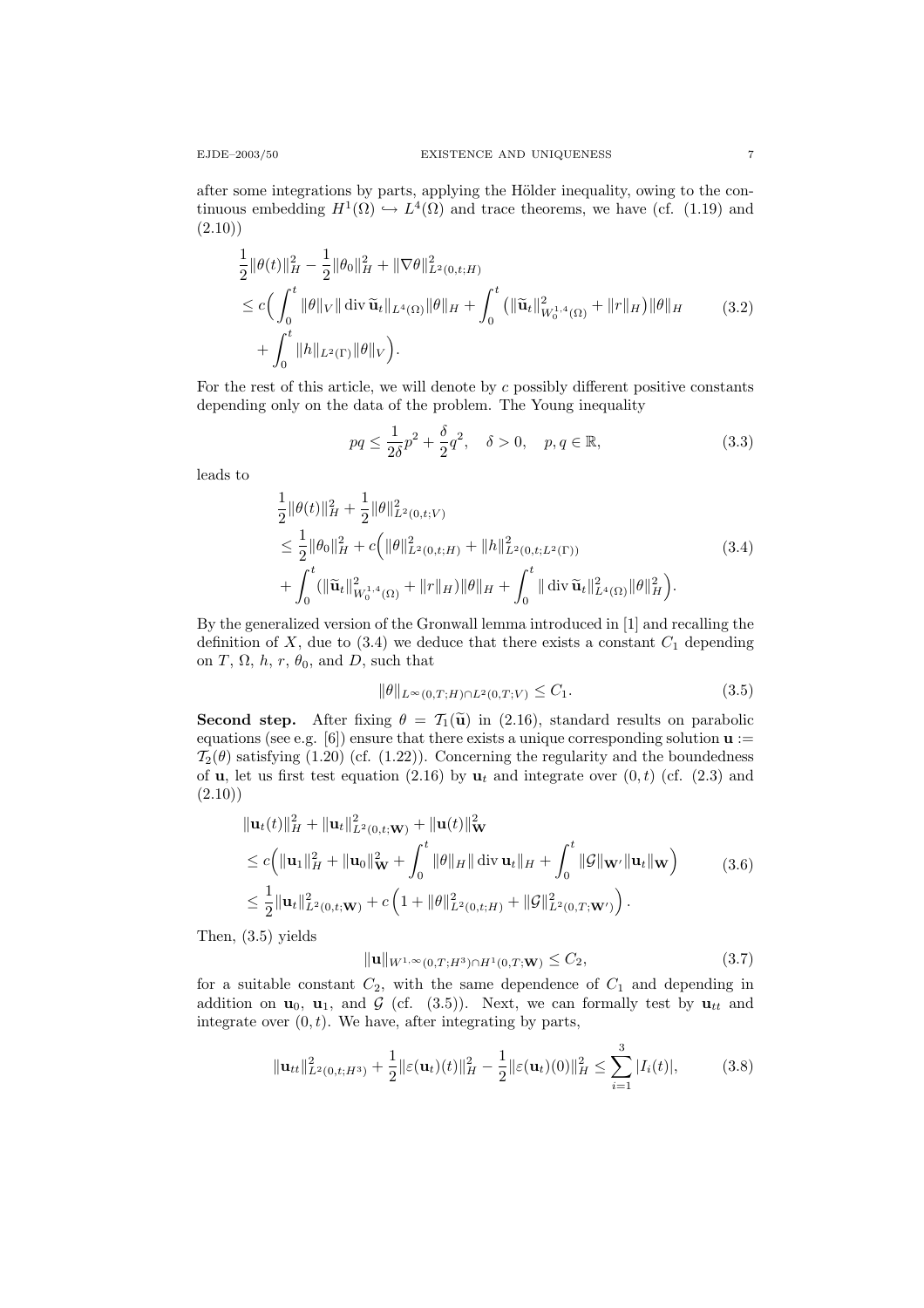where (some notation is only formal)

$$
I_1(t) = -a(\mathbf{u}(t), \mathbf{u}_t(t)) + a(\mathbf{u}_0, \mathbf{u}_1) + \int_0^t a(\mathbf{u}_t, \mathbf{u}_t),
$$
\n(3.9)

$$
I_2(t) = -\int_0^t \int_{\Omega} \mathcal{H} \theta \mathbf{u}_{tt},
$$
\n(3.10)

$$
I_3(t) = \int_0^t \int_{\Omega} \mathbf{G} \cdot \mathbf{u}_{tt}.
$$
 (3.11)

Now, we can handle the above integrals as follows. First, by the definition of  $a$  and due to  $(2.10)$  and  $(3.7)$ , we can infer

$$
|I_1(t)| \leq c \left( \|\mathbf{u}_0\|_{\mathbf{W}}^2 + \|\mathbf{u}_1\|_{\mathbf{W}}^2 \right) + \delta \|\mathbf{u}_t(t)\|_{\mathbf{W}}^2 + C_\delta \|\mathbf{u}\|_{L^\infty(0,T;\mathbf{W})}^2 + c \int_0^t \|\mathbf{u}_t\|_{\mathbf{W}}^2
$$
  
 
$$
\leq c + \delta \|\mathbf{u}_t(t)\|_{\mathbf{W}}^2,
$$
 (3.12)

where  $\delta > 0$  will be chosen later. Analogously, by definition of  $\mathcal{H}$ , (2.9), and (3.3), we get

$$
|I_2(t)| \leq \delta \|\mathbf{u}_{tt}\|_{L^2(0,t;H^3)}^2 + C_{\delta} \|\theta\|_{L^2(0,t;V)}^2 \leq \delta \|\mathbf{u}_{tt}\|_{L^2(0,t;H^3)}^2 + c. \tag{3.13}
$$

Finally, we can infer

$$
|I_3(t)| \leq \delta \|\mathbf{u}_{tt}\|_{L^2(0,t;H^3)}^2 + C_{\delta} \|\mathbf{G}\|_{L^2(0,T;H^3)}^2 \leq \delta \|\mathbf{u}_{tt}\|_{L^2(0,t;H^3)}^2 + c. \tag{3.14}
$$

Thus, for a suitable choice of  $\delta$  and combining  $(3.12)$ – $(3.14)$  with  $(3.8)$  one obtains

$$
\|\mathbf{u}_{tt}\|_{L^2(0,t;H^3)}^2 + \|\mathbf{u}_t(t)\|_{\mathbf{W}}^2 \le c + \frac{1}{2}\|\mathbf{u}_t\|_{L^\infty(0,t;\mathbf{W})},\tag{3.15}
$$

and consequently

$$
\|\mathbf{u}\|_{H^{2}(0,T;H^{3})\cap W^{1,\infty}(0,T;\mathbf{W})} \leq C_{3},
$$
\n(3.16)

where the dependence of  $C_3$  easily follows by the previous estimates. Now, a comparison in (2.16) leads to

$$
\|\mathcal{B}\mathbf{u}_t + \mathcal{A}\mathbf{u}\|_{L^2(0,T;H^3)} \le c,\tag{3.17}
$$

so that, recalling  $(1.22)$ ,  $(2.10)$ , and the definition of the operators  $\mathcal{B}$ ,  $\mathcal{A}$ , we deduce

$$
\|\mathbf{u}\|_{H^1(0,T;H^2(\Omega)^3)} \le C_4,\tag{3.18}
$$

for a constant  $C_4$  with the same dependence of the previous constants. **Third step.** Now, our aim is to find  $T_0$  such that the operator

$$
\mathcal{T}: X \to X, \quad \mathcal{T}(\widetilde{\mathbf{u}}) := \mathcal{T}_2(\mathcal{T}_1(\widetilde{\mathbf{u}})), \tag{3.19}
$$

turns out to be well-defined. Note that thanks to a Gagliardo-Nirenberg estimate (cf. [13]), due to  $(3.16)$  and  $(3.18)$ , there exists  $C_5$  such that

$$
||\mathcal{T}(\widetilde{\mathbf{u}})||_{W^{1,8/3}(0,T;W_0^{1,4}(\Omega)^3)} \leq C_5. \tag{3.20}
$$

By the Hölder inequality we have

$$
\|\mathcal{T}(\widetilde{\mathbf{u}})\|_{H^1(0,T;W_0^{1,4}(\Omega)^3)} \le cT^{1/8} \|\mathcal{T}(\widetilde{\mathbf{u}})\|_{W^{1,8/3}(0,T;W_0^{1,4}(\Omega)^3)}.\tag{3.21}
$$

Thus, to ensure that  $\mathcal{T}(\widetilde{\mathbf{u}}) \in X$ , i.e.

$$
\| \mathcal{T}(\widetilde{\mathbf{u}}) \|_{H^1(0,T_0; W_0^{1,4}(\Omega)^3)} \le T_0^{1/8} C_6 \le D,
$$
\n(3.22)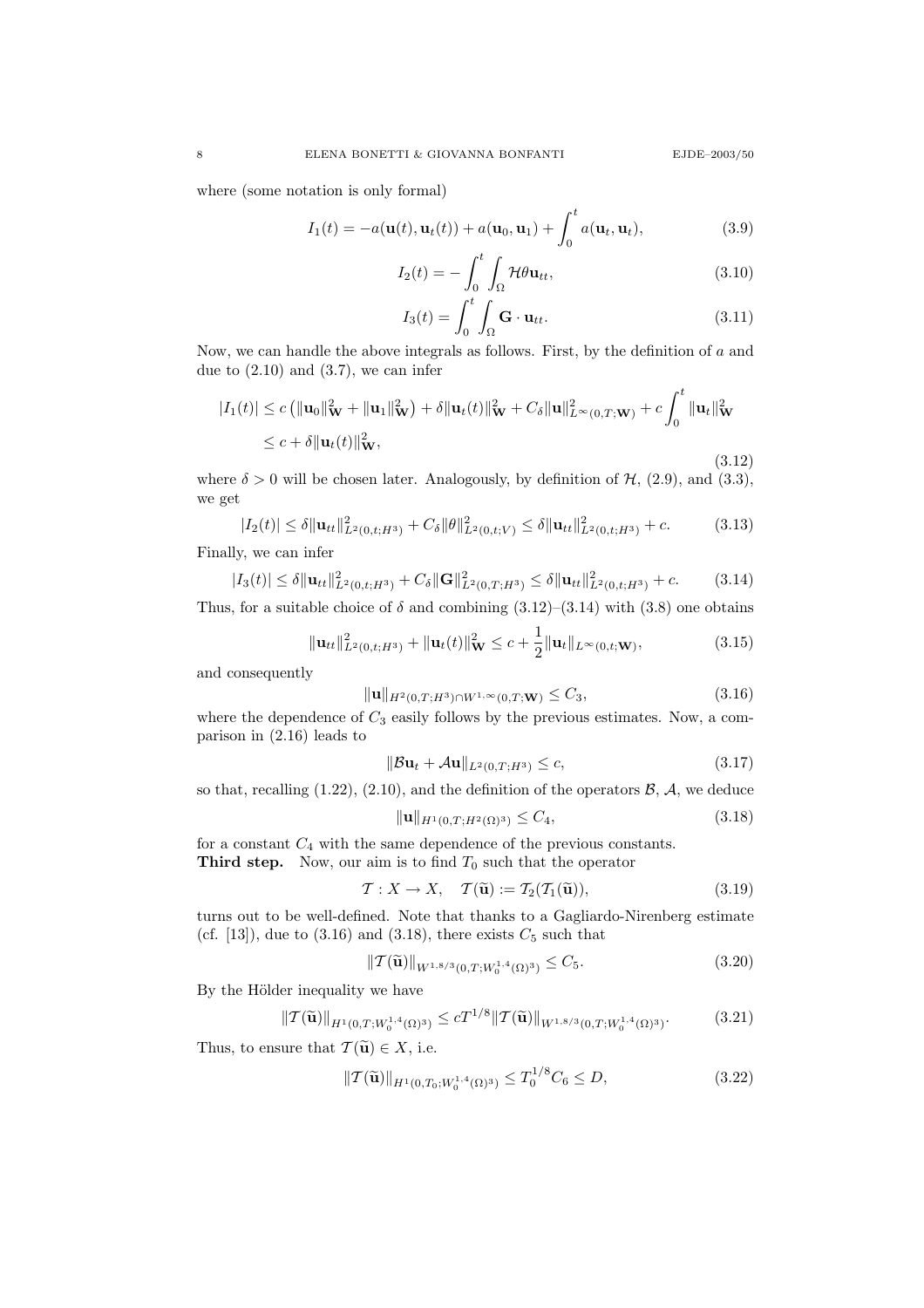we can find  $T_0 \in (0,T]$  such that, e.g.,  $T_0 \leq D^8/C_6^8$ . Next, we observe that the above argument leads to (cf.  $(3.16)$ – $(3.18)$ )

$$
\|T(\widetilde{\mathbf{u}})\|_{H^{2}(0,T_{0};H^{3})\cap W^{1,\infty}(0,T_{0};\mathbf{W})\cap H^{1}(0,T_{0};H^{2}(\Omega)^{3})} \leq c,
$$
\n(3.23)

for a constant c independent of the choice of  $\widetilde{\mathbf{u}} \in X$ , which ensures that T is a compact operator. From now on, for the sake of simplicity, we directly refer to T instead of  $T_0$ . Hence, to achieve the proof of the Schauder theorem, it remains to show that  $\mathcal T$  is continuous with respect to the natural strong topology induced in X by  $H^1(0,T;W_0^{1,4}(\Omega)^3)$ . Towards this goal, we consider a sequence in X such that  $\frac{1}{4}$ 

$$
\widetilde{\mathbf{u}}_n \to \widetilde{\mathbf{u}} \quad \text{in } H^1(0, T; W_0^{1,4}(\Omega)^3), \tag{3.24}
$$

and let

$$
\theta_n = \mathcal{T}_1(\widetilde{\mathbf{u}}_n), \quad \mathbf{u}_n = \mathcal{T}_2(\theta_n). \tag{3.25}
$$

Proceeding as for the previous estimates, we can find a positive constant c not depending on  $n$  such that

$$
\|\theta_n\|_{[W^{1,1}(0,T;H)+H^1(0,T;V')] \cap L^{\infty}(0,T;H) \cap L^2(0,T;V)} \leq c,\tag{3.26}
$$

$$
\|\mathbf{u}_n\|_{H^2(0,T;H^3)\cap W^{1,\infty}(0,T;\mathbf{W})\cap H^1(0,T;H^2(\Omega)^3)} \leq c. \tag{3.27}
$$

By well-known weak and weak star compactness results the following convergences are satisfied, at least for some suitable subsequences,

$$
\theta_n \rightharpoonup^* \theta \quad \text{in } L^\infty(0, T; H) \cap L^2(0, T; V), \tag{3.28}
$$

$$
\mathbf{u}_n \rightharpoonup^* \mathbf{u} \quad \text{in } H^2(0, T; H^3) \cap W^{1, \infty}(0, T; \mathbf{W}) \cap H^1(0, T; H^2(\Omega)^3). \tag{3.29}
$$

In particular, by compactness we have (cf. [12, 17])

$$
\mathbf{u}_n \to \mathbf{u} \quad \text{in } H^1(0, T; W_0^{1,4}(\Omega)^3), \tag{3.30}
$$

so that to conclude the proof it remains to verify that (cf. (3.24))

$$
\mathbf{u} = \mathcal{T}(\widetilde{\mathbf{u}}). \tag{3.31}
$$

We first show that  $\theta = \mathcal{T}_1(\tilde{\mathbf{u}})$  in (3.28). To this aim, we write (2.15) for  $\tilde{\mathbf{u}}_n$  and  $\tilde{\mathbf{u}}$ , take the difference and test by  $\theta_n - \mathcal{T}_1(\tilde{\mathbf{u}})$ . After an integration over  $(0, t)$  and performing an analogous estimate as (3.4), we can infer

$$
\frac{1}{2} ||(\theta_n - \mathcal{T}_1(\widetilde{\mathbf{u}}))(t)||_H^2 + ||\nabla(\theta_n - \mathcal{T}_1(\widetilde{\mathbf{u}}))||_{L^2(0,t;H)}^2
$$
\n
$$
\leq c \int_0^t ||\theta_n||_H || \operatorname{div}(\widetilde{\mathbf{u}}_n - \widetilde{\mathbf{u}})_t ||_{L^4(\Omega)} ||\theta_n - \mathcal{T}_1(\widetilde{\mathbf{u}})||_V
$$
\n
$$
+ c \int_0^t || \operatorname{div} \widetilde{\mathbf{u}}_t ||_{L^4(\Omega)} ||\theta_n - \mathcal{T}_1(\widetilde{\mathbf{u}})||_V ||\theta_n - \mathcal{T}_1(\widetilde{\mathbf{u}})||_H
$$
\n
$$
+ \int_0^t (||\varepsilon(\widetilde{\mathbf{u}}_{n_t})||_{L^4(\Omega)}^2 - ||\varepsilon(\widetilde{\mathbf{u}}_t)||_{L^4(\Omega)}^2) ||\theta_n - \mathcal{T}_1(\widetilde{\mathbf{u}})||_H \leq \delta ||\theta_n - \mathcal{T}_1(\widetilde{\mathbf{u}})||_{L^2(0,t;V)}^2
$$
\n
$$
+ C_\delta \Big( \int_0^t ||\theta_n||_H^2 || \operatorname{div}(\widetilde{\mathbf{u}}_n - \widetilde{\mathbf{u}})_t ||_{L^4(\Omega)}^2 + \int_0^t || \operatorname{div} \widetilde{\mathbf{u}}_t ||_{L^4(\Omega)}^2 ||\theta_n - \mathcal{T}_1(\widetilde{\mathbf{u}})||_H^2 \Big)
$$
\n
$$
+ \int_0^t (||\varepsilon(\widetilde{\mathbf{u}}_{n_t})||_{L^4(\Omega)}^2 - ||\varepsilon(\widetilde{\mathbf{u}}_t)||_{L^4(\Omega)}^2) ||\theta_n - \mathcal{T}_1(\widetilde{\mathbf{u}})||_H.
$$
\n(3.32)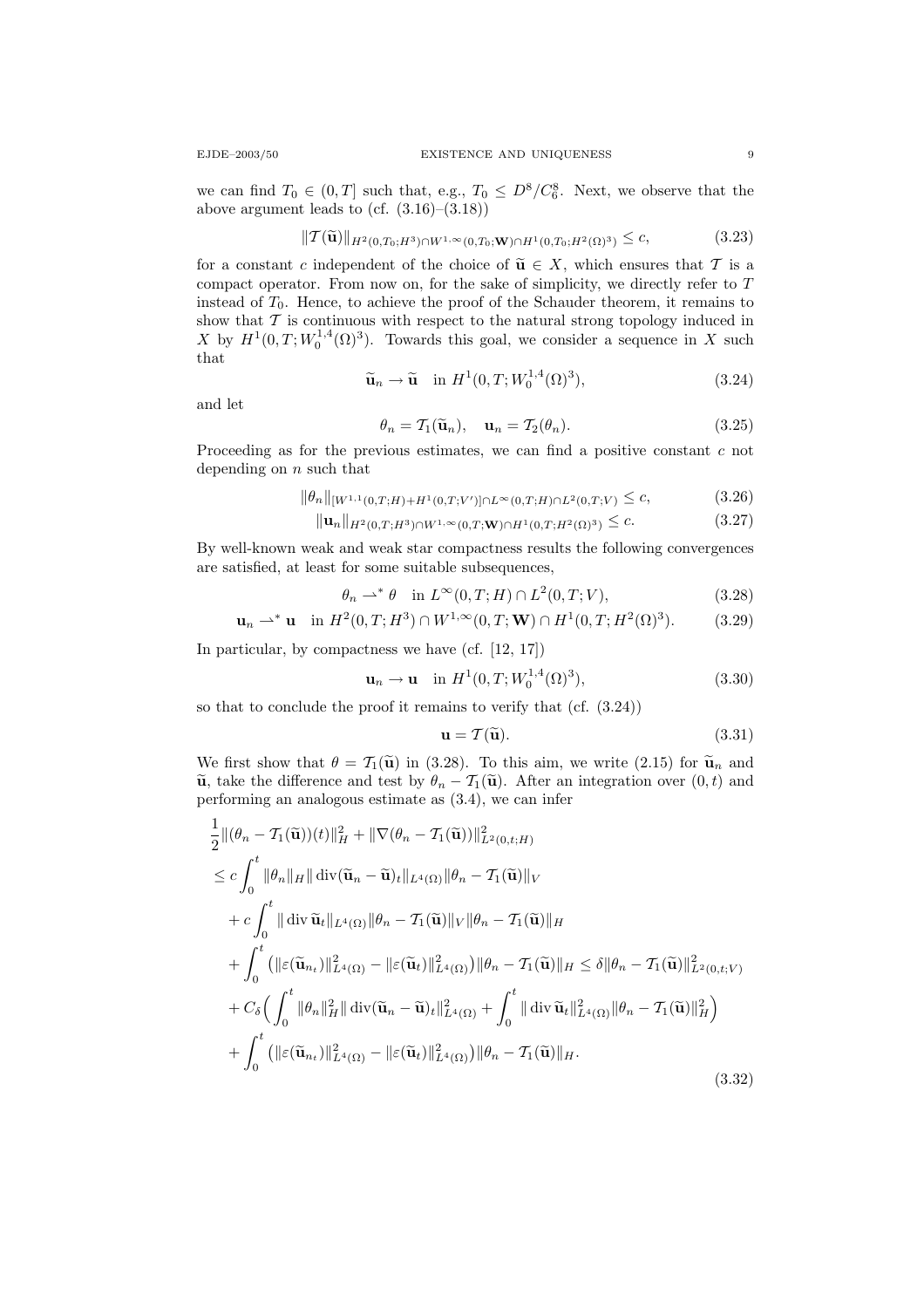Thus, for a suitable choice of  $\delta$ , we can get the following estimate

$$
\begin{split}\n\|(\theta_n - \mathcal{T}_1(\widetilde{\mathbf{u}}))(t)\|_H^2 + \|\theta_n - \mathcal{T}_1(\widetilde{\mathbf{u}})\|_{L^2(0,t;V)}^2 \\
&\leq c \Big( \|\theta_n\|_{L^\infty(0,t;H)}^2 \|\operatorname{div}(\widetilde{\mathbf{u}}_n - \widetilde{\mathbf{u}})_t\|_{L^2(0,t;L^4(\Omega))}^2 \\
&\quad + \int_0^t \left(1 + \|\operatorname{div} \widetilde{\mathbf{u}}_t\|_{L^4(\Omega)}^2\right) \|\theta_n - \mathcal{T}_1(\widetilde{\mathbf{u}})\|_H^2 \\
&\quad + \int_0^t \left( \|\varepsilon(\widetilde{\mathbf{u}}_{n_t})\|_{L^4(\Omega)}^2 - \|\varepsilon(\widetilde{\mathbf{u}}_t)\|_{L^4(\Omega)}^2 \right) \|\theta_n - \mathcal{T}_1(\widetilde{\mathbf{u}})\|_H \Big). \n\end{split} \tag{3.33}
$$

We can apply the Gronwall lemma to  $(3.33)$  and, thanks to  $(3.30)$  and  $(3.26)$ , we get

$$
\lim_{n \to +\infty} \|\theta_n - \mathcal{T}_1(\tilde{u})\|_{L^\infty(0,T;H) \cap L^2(0,T;V)} = 0,
$$
\n(3.34)

and eventually  $\theta$  in (3.28) can be identified with  $\mathcal{T}_1(\tilde{\mathbf{u}})$ . Notice in particular that the following strong convergence holds

$$
\theta_n \to \theta \quad \text{in } C^0([0,T];H) \cap L^2(0,T;V). \tag{3.35}
$$

Now, it is a standard matter to observe that (3.30) and (3.35) allow us to pass to the limit as  $n \to +\infty$  in (2.16) and, thanks to the uniqueness result for the limit equation, once  $\theta$  is fixed, eventually identify **u** with  $\mathcal{T}_2(\theta)$ , from which (3.31) easily follows. Finally, we have to complete the proof of (2.17). To this aim, after adding to both sides of (2.15)  $\theta$ , we test by  $J^{-1}\theta_t$  (cf. (2.1)) and integrate over (0, t). By definition of  $J$  and using the Hölder inequality, we get (cf.  $(2.18)$  and  $(3.35)$ )

$$
\|\theta_t\|_{L^2(0,t;V')}^2 + \|\theta(t)\|_H^2
$$
  
\n
$$
\leq c \Big( \|\theta_0\|_H^2 + \int_0^t \|\theta\|_H \|\operatorname{div} \mathbf{u}_t\|_{L^4(\Omega)} \|J^{-1}\theta_t\|_V
$$
  
\n
$$
+ \int_0^t \|\varepsilon(\mathbf{u}_t)\|_{L^4(\Omega)} \|\varepsilon(\mathbf{u}_t)\|_H \|J^{-1}\theta_t\|_V
$$
  
\n
$$
+ \int_0^t \|\mathcal{R}\|_{V'} \|J^{-1}\theta_t\|_V + \int_0^t \|\theta\|_H \|J^{-1}\theta_t\|_H
$$
  
\n
$$
\leq \frac{1}{2} \|\theta_t\|_{L^2(0,t;V')}^2 + c \Big(1 + \|\operatorname{div} \mathbf{u}_t\|_{L^2(0,T;L^4(\Omega))}^2 \|\theta\|_{L^\infty(0,t;H)}^2
$$
  
\n
$$
+ \|\varepsilon(\mathbf{u}_t)\|_{L^2(0,T;L^4(\Omega)^3)}^2 \|\varepsilon(\mathbf{u}_t)\|_{L^\infty(0,T;H^3)}^2 + \|\theta\|_{L^2(0,T;H)}^2 \Big),
$$
\n(3.36)

from which (2.17) is easily deduced.

**Remark 3.1.** Due to the regularity of  $\theta$  and **u** and (2.10), we could iterate the above argument, starting from  $T_0$  and so on. Nonetheless, even if we can extend the existence result to some interval  $[0, T_0^*]$ , with  $T_0 < T_0^* \leq T$ , we are not allowed to infer that a solution exists on the whole interval  $[0, T]$ .

### 4. Proof of the uniqueness result

This section is devoted to the proof of the uniqueness result in Theorem 2.2, i.e. we show uniqueness of the solution to the system  $(2.15)-(2.16)$ ,  $(1.19)-(1.20)$ , during  $[0, T_0]$ , with the regularity specified by  $(2.17)$ – $(2.18)$ . Let us point out that this uniqueness result is stated in any interval  $[0, T_0]$ , with  $T_0 \in [0, T]$  (cf. Remark 2.3).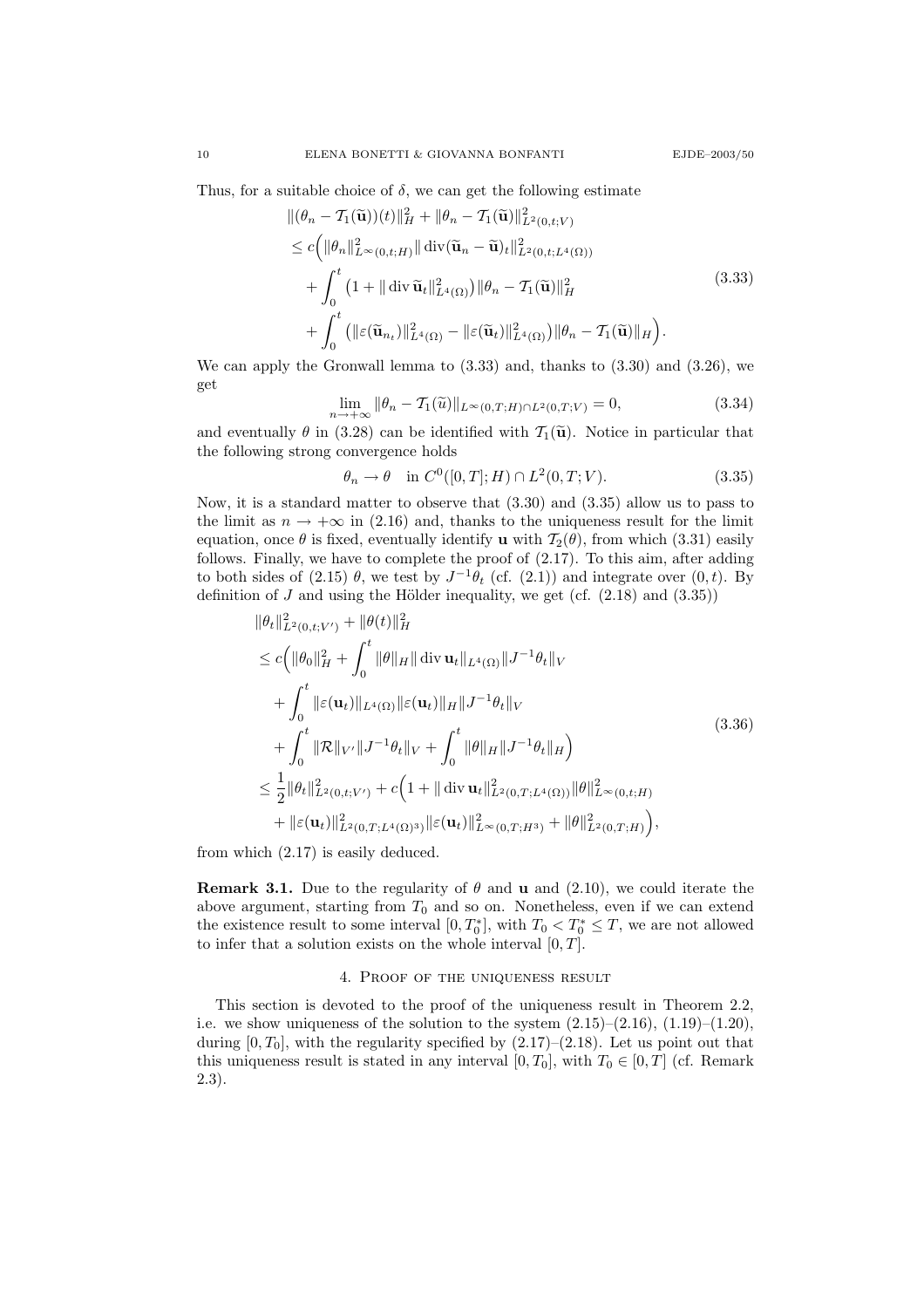First, we make some remarks about the notation to be used. We assume that  $(2.15)$ – $(2.16)$ ,  $(1.19)$ – $(1.20)$  admit two solutions

$$
S_1 = \{\theta_1, \mathbf{u}_1\}, \quad S_2 = \{\theta_2, \mathbf{u}_2\}, \tag{4.1}
$$

whose regularity is given by  $(2.17)-(2.18)$ . We denote by  $\hat{f}$  the difference of two functions  $f_1$  and  $f_2$ , i.e.

$$
\widehat{f} = f_1 - f_2,\tag{4.2}
$$

and make use of two trivial identities

$$
p_1q_1 - p_2q_2 = \hat{p}q = \hat{p}q_2 + p_1\hat{q} = \hat{p}q_1 + p_2\hat{q},\tag{4.3}
$$

so that, without loss of generality, in the sequel let us rewrite (4.3) and subsequent computations omitting subscripts, i.e.

$$
\hat{pq} = \hat{p}q + p\hat{q}.\tag{4.4}
$$

Now, we take the difference of (2.15), written for  $S_1$  and  $S_2$ , and integrate it in time

$$
\widehat{\theta} + 1 * A\widehat{\theta} = 1 * \widehat{\theta \operatorname{div} \mathbf{u}}_t + 1 * |\widehat{\varepsilon(\mathbf{u}_t)}|^2, \tag{4.5}
$$

where by  $*$  we denote the usual convolution product over  $(0, t)$ , namely

$$
(p * q)(t) = \int_0^t p(t - s)q(s) ds.
$$
 (4.6)

Then, we can test (4.5) by  $\hat{\theta}$  and integrate over  $(0, t)$ . After an integration by parts in time and eploiting (4.4), we can infer

$$
\|\widehat{\theta}\|_{L^2(0,t;H)}^2 + \frac{1}{2} \|(1 \times \nabla \widehat{\theta})(t)\|_{H}^2 \le \sum_{i=4}^6 I_i(t),
$$
\n(4.7)

where the integrals  $I_i(t)$ ,  $i = 4, 5, 6$ , are specified as follows

$$
I_4(t) = \int_0^t \int_{\Omega} (1 * \theta \operatorname{div} \widehat{\mathbf{u}}_t) \widehat{\theta}, \tag{4.8}
$$

$$
I_5(t) = \int_0^t \int_{\Omega} (1 * \hat{\theta} \operatorname{div} \mathbf{u}_t) \hat{\theta}, \tag{4.9}
$$

$$
I_6(t) = 2 \int_0^t \int_{\Omega} (1 * \varepsilon(\mathbf{u}_t) \widehat{\varepsilon(\mathbf{u}_t)}) \widehat{\theta}.
$$
 (4.10)

We first treat the integral  $I_4$  recalling  $(2.17)$ , integrating by parts in time, and applying the Young inequality. We have

$$
|I_4(t)| \leq \int_{\Omega} |(1 * \hat{\theta})(t)| \int_0^t |\theta \operatorname{div} \hat{\mathbf{u}}_t| + \int_0^t \int_{\Omega} |1 * \hat{\theta}| |\theta \operatorname{div} \hat{\mathbf{u}}_t|
$$
  
\n
$$
\leq ||(1 * \hat{\theta})(t)||_{L^4(\Omega)} \int_0^t ||\operatorname{div} \hat{\mathbf{u}}_t||_H ||\theta||_{L^4(\Omega)}
$$
  
\n
$$
+ \int_0^t ||1 * \hat{\theta}||_{L^4(\Omega)} ||\operatorname{div} \hat{\mathbf{u}}_t||_H ||\theta||_{L^4(\Omega)}
$$
  
\n
$$
\leq \delta ||1 * \hat{\theta}||_{L^{\infty}(0, t; V)}^2 + c_5 \int_0^t ||\theta||_V^2 ||\hat{\mathbf{u}}_t||_{L^2(0, t; \mathbf{W})}^2,
$$
\n(4.11)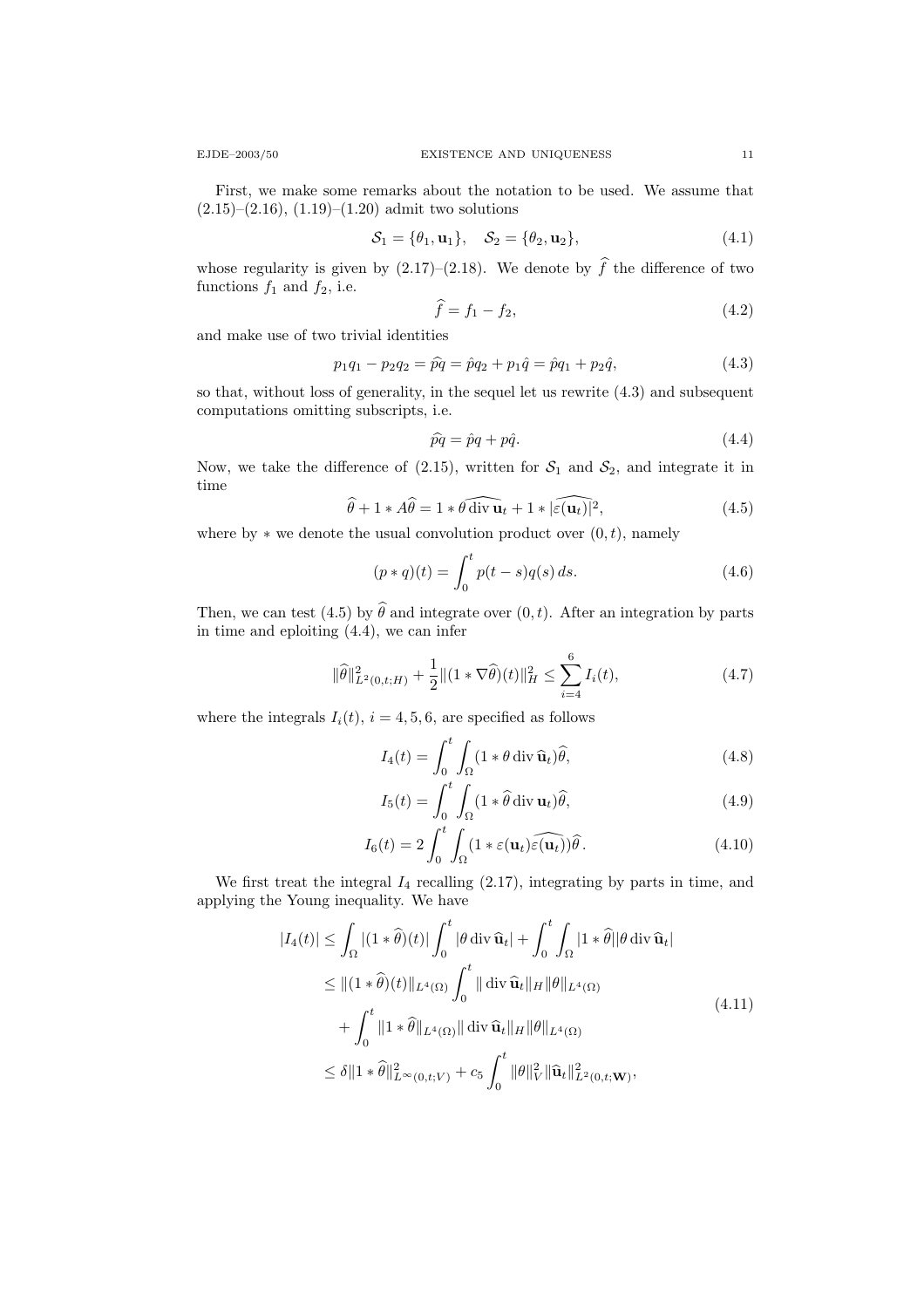for a suitable positive constant  $c<sub>5</sub>$  depending only on the data of the problem and  $\delta > 0$ . Analogously, by (2.18) we have

$$
|I_5(t)| \leq \int_{\Omega} |(1 * \hat{\theta})(t)| \int_0^t |\operatorname{div} \mathbf{u}_t \hat{\theta}| + \int_0^t \int_{\Omega} |1 * \hat{\theta}| |\operatorname{div} \mathbf{u}_t \hat{\theta}|
$$
  
\n
$$
\leq ||(1 * \hat{\theta})(t)||_V \int_0^t ||\operatorname{div} \mathbf{u}_t||_{L^4(\Omega)} ||\hat{\theta}||_H + \int_0^t ||1 * \hat{\theta}||_V ||\operatorname{div} \mathbf{u}_t||_{L^4(\Omega)} ||\hat{\theta}||_H
$$
  
\n
$$
\leq \delta ||1 * \hat{\theta}||_{L^{\infty}(0, t; V)}^2 + c_6 \int_0^t ||\mathbf{u}_t||_{H^2(\Omega)}^2 ||\hat{\theta}||_{L^2(0, t; H)}^2.
$$
\n(4.12)

Finally, by analogous arguments we obtain

$$
|I_6(t)| \le 2 \int_{\Omega} |(1 * \widehat{\theta})(t)| \int_0^t |\varepsilon(\mathbf{u}_t)\varepsilon(\widehat{\mathbf{u}}_t)| + 2 \int_0^t |1 * \widehat{\theta}| |\varepsilon(\mathbf{u}_t)\varepsilon(\widehat{\mathbf{u}}_t)|
$$
  
\n
$$
\le \delta \|1 * \widehat{\theta}\|_{L^{\infty}(0, t; V)}^2 + c_7 \int_0^t \|\mathbf{u}_t\|_{H^2(\Omega)}^2 \|\widehat{\mathbf{u}}_t\|_{L^2(0, t; \mathbf{W})}^2.
$$
\n(4.13)

Now, we test the difference of (2.16) by  $\hat{\mathbf{u}}_t$ , integrate over  $(0, t)$ , and infer, using fairly standard arguments,

$$
\|\widehat{\mathbf{u}}_t(t)\|_{H}^2 + \|\widehat{\mathbf{u}}_t\|_{L^2(0,t;\mathbf{W})}^2 + \|\widehat{\mathbf{u}}(t)\|_{\mathbf{W}}^2 \le c_9 \|\widehat{\theta}\|_{L^2(0,t;H)}^2 + \frac{1}{2} \|\widehat{\mathbf{u}}_t\|_{L^2(0,t;\mathbf{W})}^2, \quad (4.14)
$$

for a suitable positive constant  $c_9$ . Hence, we combine  $(4.11)$ – $(4.13)$  with  $(4.7)$  and add the resulting inequality to  $(4.14)$  multiplied by  $1/(2c_9)$ . In particular, after recalling that

$$
\|(1*\widehat{\theta})(t)\|_{H} \leq T^{1/2} \|\widehat{\theta}\|_{L^{2}(0,t;H)},
$$

we can take e.g.  $c_8 = \min\left\{\frac{1}{2}, \frac{1}{4T}\right\}$ , fix  $\delta = c_8/6$ , and write

$$
\frac{1}{4} \|\widehat{\theta}\|_{L^2(0,t;H)}^2 + c_8 \|(1*\widehat{\theta})(t)\|_{V}^2 + \frac{1}{2c_9} \|\widehat{\mathbf{u}}_t(t)\|_{H}^2 + \frac{1}{4c_9} \|\widehat{\mathbf{u}}_t\|_{L^2(0,t; \mathbf{W})}^2
$$
\n
$$
\leq \frac{c_8}{2} \|1*\widehat{\theta}\|_{L^\infty(0,t;V)}^2 + \left(c_5 \int_0^t \|\theta\|_{V}^2 + c_7 \int_0^t \|\mathbf{u}_t\|_{H^2(\Omega)^3}^2 \right) \|\widehat{\mathbf{u}}_t\|_{L^2(0,t; \mathbf{W})}^2 \qquad (4.15)
$$
\n
$$
+ c_6 \int_0^t \|\mathbf{u}_t\|_{H^2(\Omega)^3}^2 \|\widehat{\theta}\|_{L^2(0,t;H)}^2.
$$

Note that because of  $(2.17)$ – $(2.18)$ ,  $\|\mathbf{u}_t\|_{H^2(\Omega)^3}^2$  and  $\|\theta\|_V^2$  belong to  $L^1(0,T)$ . Thus, we can find  $\tau$  sufficiently small such that, e.g.

$$
\max \left\{ c_5 \int_{\hat{t}}^{\hat{t}+\tau} \|\theta\|_{V}^2, c_6 \int_{\hat{t}}^{\hat{t}+\tau} \|\mathbf{u}_t\|_{H^2(\Omega)^3}^2, c_7 \int_{\hat{t}}^{\hat{t}+\tau} \|\mathbf{u}_t\|_{H^2(\Omega)^3}^2 \right\}
$$
\n
$$
\leq \min \left\{ \frac{1}{8}, \frac{1}{8c_9} \right\},
$$
\n(4.16)

for any  $\hat{t} \in [0, T - \tau]$ . Thus, at the end, by combining (4.15) with (4.16), we eventually get

$$
\frac{1}{8} \|\widehat{\theta}\|_{L^2(0,t;H)}^2 + c_8 \|(1*\widehat{\theta})(t)\|_{V}^2 + \frac{1}{2c_9} \|\widehat{\mathbf{u}}_t(t)\|_{H}^2 \le \frac{c_8}{2} \|1*\widehat{\theta}\|_{L^\infty(0,t;V)}^2, \qquad (4.17)
$$

for any  $t \in (0, \tau)$ . Now, from (4.17) it easily follows

$$
\hat{\theta} = \hat{\mathbf{u}} = 0 \quad \text{a.e. in } \Omega \times (0, \tau). \tag{4.18}
$$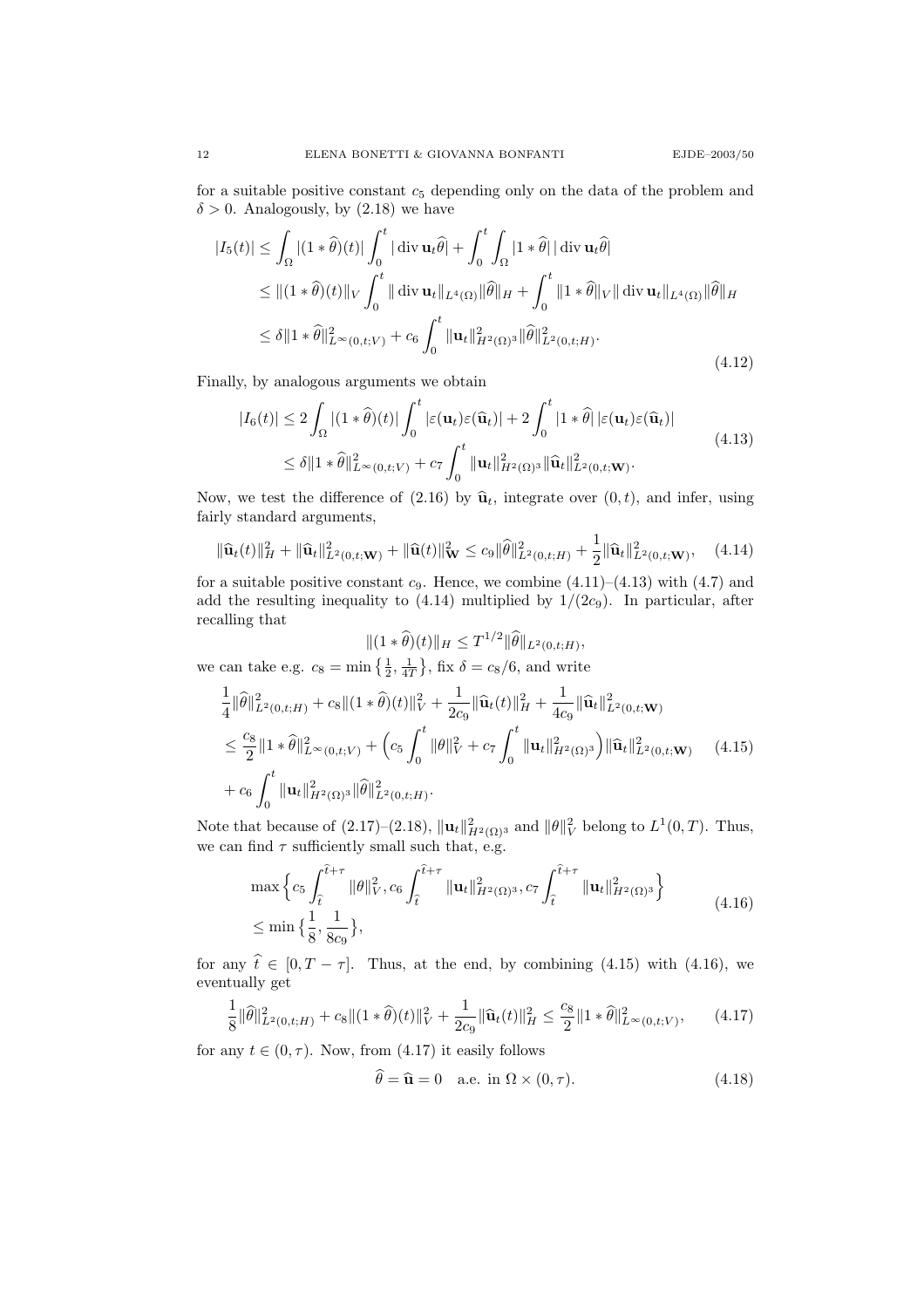Finally, as we can repeat the same estimates for any interval  $(\hat{t}, \tau + \hat{t})$ , by iterating the above procedure we are allowed to extend  $(4.18)$  to the whole interval  $(0, T)$ , which concludes the proof of the uniqueness result.

#### 5. Positivity of the temperature and global estimates

In this section, we aim to prove positivity of the temperature, ensuring that the second principle of thermodynamics is satisfied, as we have discussed in the introduction. Hence, in the second part of the section, mainly exploiting the positivity of the temperature, we are able to prove some global estimates on the local solution of Problem  $P_a$ , which do not depend on the choice of  $T_0$ . In particular, these estimates could be extended to the whole initial interval  $(0, T)$ . We first detail the proof of the positivity of  $\theta$ .

Theorem 5.1. Let the hypotheses of Theorem 2.1 hold and suppose in addition

$$
r \ge 0 \quad a.e. \in \mathbb{R} \times (0, T), \tag{5.1}
$$

$$
h \ge 0 \quad a.e. \in \Gamma \times (0, T), \tag{5.2}
$$

$$
\theta_0 \ge 0 \quad a.e. \in \mathbb{R} \quad (5.3)
$$

Then, the solution  $(\theta, \mathbf{u})$  to Problem  $P_a$  is such that

$$
\theta(x,t) \ge 0 \quad \text{for a.a. } (x,t) \in \Omega \times (0,T_0). \tag{5.4}
$$

**Remark 5.2.** By construction  $(5.1)$ – $(5.2)$  imply that  $\mathcal{R}$  defined in  $(2.12)$  is nonnegative in the sense of distributions, i.e. for any positive test function  $\phi$  one has  $\langle \mathcal{R}(t), \phi \rangle \geq 0$ , for a.a. t.

Proof of Theorem 5.1. We use a maximum principle argument. Thus, we test  $(2.15)$ by  $-\theta^{-}$ , f denoting the so-called negative part of a function f, i.e. f = :=  $\max\{0, -f\}$ , and integrate over  $(0, t)$ . After an integration by parts in time, exploiting  $(5.1)$ – $(5.3)$ , and owing to the Hölder inequality, we can infer that

$$
\frac{1}{2} ||\theta^{-}(t)||_{H}^{2} + ||\nabla\theta^{-}||_{L^{2}(0,t;H)}^{2}
$$
\n
$$
\leq \int_{0}^{t} ||\theta^{-}||_{H} ||\theta^{-}||_{L^{4}(\Omega)} || \operatorname{div} \mathbf{u}_{t}||_{L^{4}(\Omega)} - \int_{0}^{t} \int_{\Omega} r\theta^{-} - \int_{0}^{t} \int_{\Gamma} h\theta_{\Gamma}^{-} - \int_{0}^{t} \int_{\Omega} |\varepsilon(\mathbf{u}_{t})|^{2} \theta^{-}
$$
\n
$$
\leq c \int_{0}^{t} ||\theta^{-}||_{H} ||\theta^{-}||_{V} || \operatorname{div} \mathbf{u}_{t}||_{L^{4}(\Omega)}.
$$
\n(5.5)

Hence, to handle the right hand side of (5.5) we apply the Young inequality and get, by definition of the  $V$ -norm,

$$
\frac{1}{2} \|\theta^-(t)\|_H^2 + \frac{1}{2} \|\theta^-\|_{L^2(0,t;V)}^2 \le c \left( \|\theta^-\|_{L^2(0,t;H)}^2 + \int_0^t \|\operatorname{div} \mathbf{u}_t\|_{L^4(\Omega)}^2 \|\theta^-\|_H^2 \right). \tag{5.6}
$$

Then, since  $\|\text{div }\mathbf{u}_t\|_{L^4(\Omega)}^2$  belongs to  $L^1(0,T)$  (cf. (2.18)), the generalized version of the Gronwall lemma introduced in [1] allows us to deduce

$$
\|\theta^{-}\|_{L^{\infty}(0,T;H)\cap L^{2}(0,T;V)} \leq 0,
$$
\n(5.7)

which eventually gives  $(5.4)$ .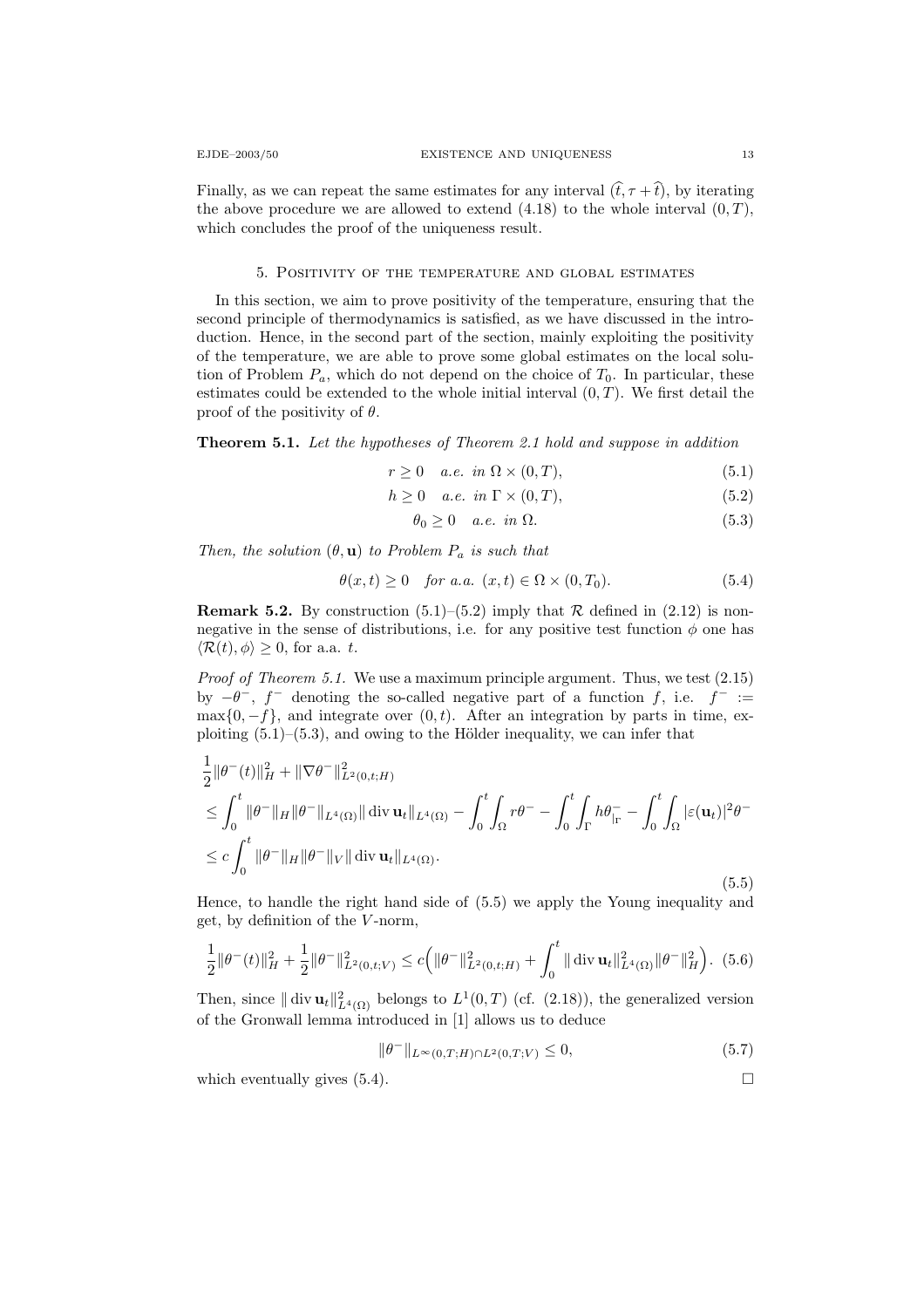In the last part of this section, we show some uniform estimates on the local solution  $(\theta, \mathbf{u})$  of Problem  $P_a$ , which actually could be extended on the whole interval  $(0, T)$ . Indeed, the following Proposition holds.

**Proposition 5.3.** Under the assumptions of Theorem 5.1, there exists a positive constant c depending only on  $\Omega$ , T, and the data of the problem, such that the following bound is fulfilled by the solution  $(\theta, \mathbf{u})$  to Problem  $P_a$ 

$$
\|\theta\|_{L^{\infty}(0,T;L^{1}(\Omega))} + \|\mathbf{u}\|_{W^{1,\infty}(0,T;H^{3}) \cap L^{\infty}(0,T;W)} \leq c.
$$
\n(5.8)

Proof. The estimating process, used for proving  $(5.8)$ , mainly exploits the positivity of the temperature stated by Theorem 5.1. We formally proceed by testing (2.15) by the constant function 1 and (2.16) by  $\mathbf{u}_t$ . Then, we add the resulting equations and finally integrate over  $(0, t)$ . As some terms cancel, after an integration by parts in time, we eventually write

$$
\int_{\Omega} \theta(t) + \|\mathbf{u}_{t}(t)\|_{H}^{2} + \|\mathbf{u}(t)\|_{\mathbf{W}}^{2}
$$
\n
$$
\leq c \Big( \int_{\Omega} \theta_{0} + \|\mathbf{u}_{1}\|_{H}^{2} + \|\mathbf{u}_{0}\|_{\mathbf{W}}^{2} + \|\mathcal{R}\|_{L^{2}(0,T;V')} + \int_{0}^{t} \mathbf{w} \cdot \langle \mathcal{G}, \mathbf{u}_{t} \rangle_{\mathbf{W}} \Big) \qquad (5.9)
$$
\n
$$
\leq c \Big( 1 + \|\mathcal{R}\|_{L^{2}(0,T;V')} + \int_{0}^{t} \|\mathbf{G}\|_{H} \|\mathbf{u}_{t}\|_{H} \Big).
$$

Thus, using the Gronwall lemma, one can easily obtain (5.8), after observing that by (5.4) there holds

$$
\int_{\Omega} \theta(t) = \|\theta(t)\|_{L^1(\Omega)}.
$$

Acknowledgement. We would like to thank Professor Michel Frémond for having proposed us this interesting problem and for several suggestions especially concerning the modelling aspects.

#### **REFERENCES**

- [1] Baiocchi C.: Sulle equazioni differenziali astratte lineari del primo e del secondo ordine negli spazi di Hilbert, Ann. Mat. Pura Appl. (IV), 76 (1967), 233–304.
- [2] Blanchard D. and Guibé O.: Existence of a solution for a nonlinear system in thermoviscoelasticity, Adv. Differential Equations, 5 (2000), 1221–1252.
- [3] Chen Z. and Hoffmann K.H.: On a one-dimensional nonlinear thermoviscoelastic model for structural phase transitions in shape memory alloys, J. Differential Equations, 112 (1994), 325–350.
- [4] Dafermos C.M.: Global smooth solutions to the initial boundary value problem for the equations of one-dimensional nonlinear thermoviscoelasticity, SIAM J. Math. Anal., 13 (1982), 397–408.
- [5] Dafermos C.M. and Hsiao L.: Global smooth thermomechanical processes in one-dimensional nonlinear thermoviscoelasticity, Nonlinear Anal., 6 (1982), 435–454.
- [6] Duvaut G. and Lions J.L.: Inequalities in Mechanics and Physics, Springer-Verlag, Berlin, 1976
- [7] Francfort G.A. and Suquet P.: Homogenization and mechanical dissipation in thermoviscoelasticity, Arch. Rational Mech. Anal., 96 (1986), 265–293.
- [8] Frémond M.: Non-smooth Thermomechanics, Springer-Verlag, Berlin, 2001
- [9] Germain P.: Cours de mecanique des milieux continus, Masson et Cie, Paris, 1973
- [10] Hoffmann K.H. and Zheng S.: Uniqueness for structural phase transitions in shape memory alloys, Math. Meth. Appl. Sci., 10 (1988), 145–151.